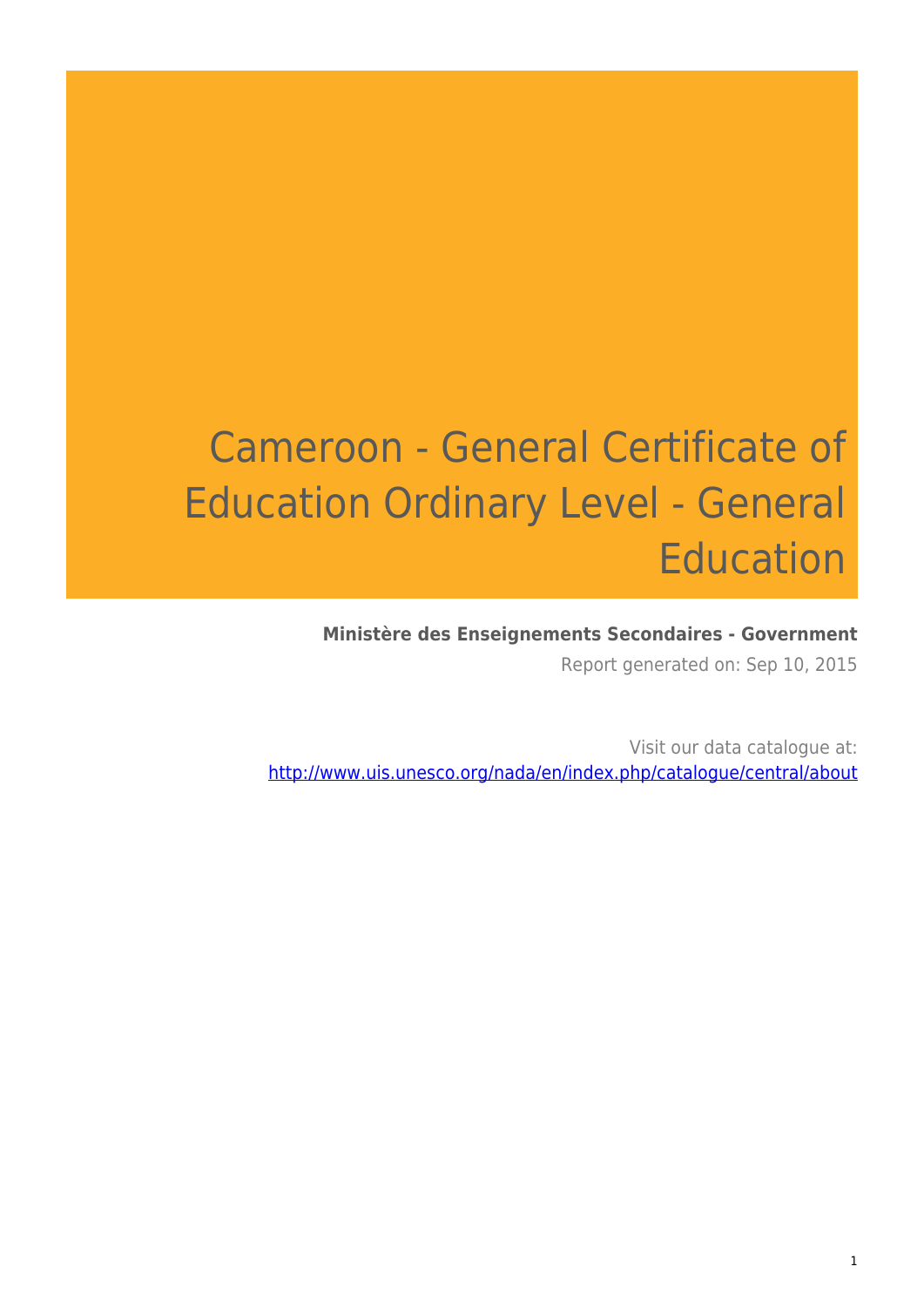### **Overview**

### **Identification**

### **Summary**

#### ABSTRACT

The General Certificate of Education Ordinary Level (GCE OL) is administered annually by the Ministère des Enseignements Secondaires to grade 11 (ISCED 2) students in general education programmes in public or private schools.

Note that since 2014, students can register for the GCE OL or the Bilingual GCE OL. The Bilingual GCE OL has a more difficult French language test.

The GCE OL/Bilingual GCE OL is a high-stake and mandatory examination that certifies completion of lower secondary general education programmes. It is a requirement for students wishing to pursue an upper secondary education (ISCED 3), in either general or vocational education programmes.

Passing the GCE OL/Bilingual GCE OL allows reintegration of out-of-school children and youth into the school system at the next appropriate grade.

The GCE OL/Bilingual GCE OL is a written examination, administered face-to-face and delivered through paper-pencil tests. All test-takers are presented with the same cognitive booklets or tests, which are aligned with the national curriculum.

The GCE OL/Bilingual GCE OL serves the following purposes:

- student certification for completion of lower secondary general education programmes
- school or educator accountability, especially in private schools
- promoting competition among schools, especially private schools
- sub-national level monitoring of learning outcomes
- monitoring education quality levels

The GCE OL/Bilingual GCE OL accommodates students with special needs, by providing the following arrangements:

- Hearing impairment: providing written instructions and test questions
- Visual impairment: braille

#### KIND OF DATA

Census (all students at the given grades or ages)

#### UNITS OF ANALYSIS

Results are reported at student, school, sub-national and national levels. Examination results are broadcasted on the radio and published in the media.

### **Scope**

#### NOTES

The GCE OL/Bilingual GCE OL comprises three mandatory subjects: English, French and Mathematics.

Description of test items: Test items consist of multiple choice questions with three or more response options, open-ended questions requiring short constructed responses and essay writing.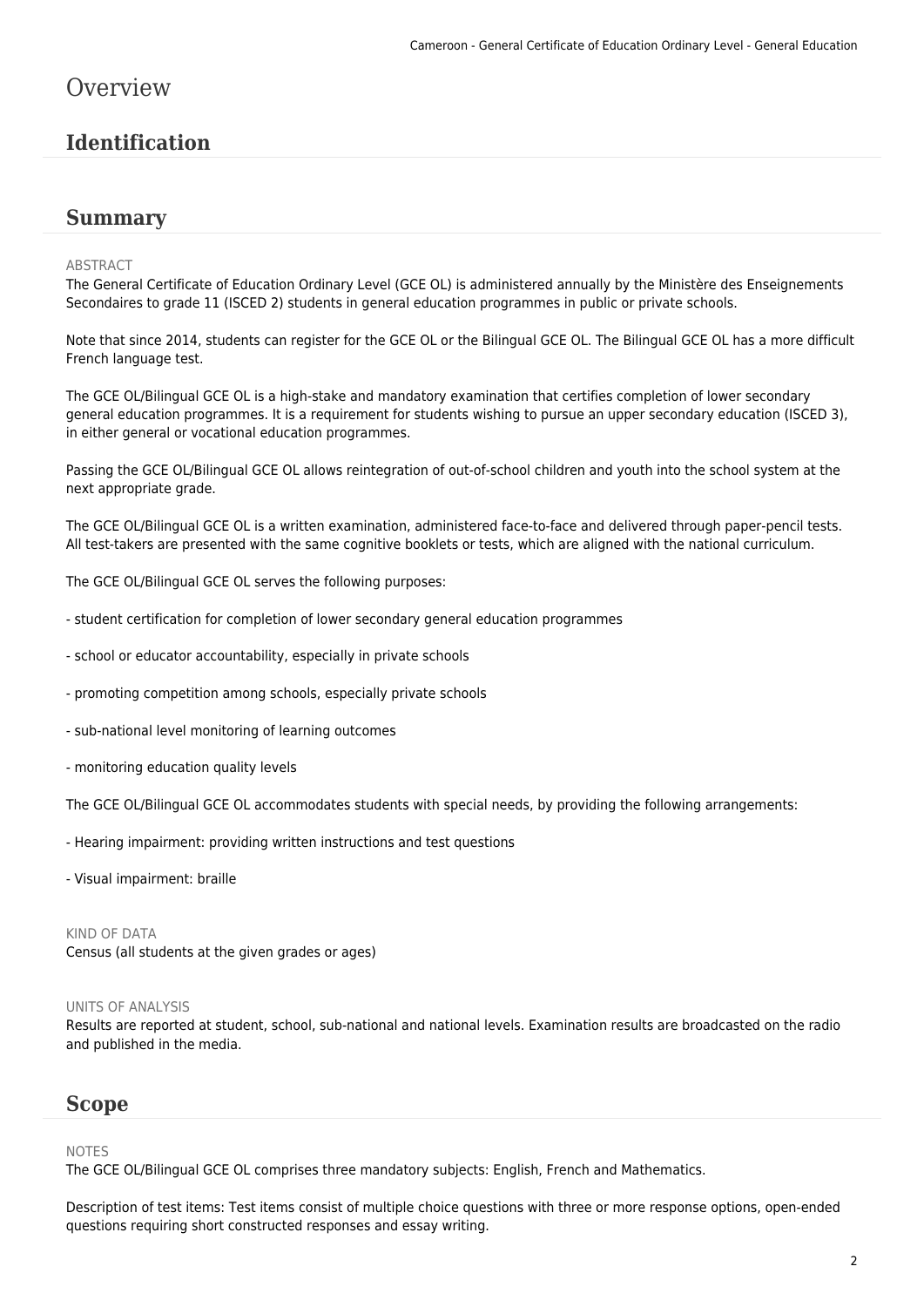Description of stimuli: Test stimuli consist of continuous, non-continuous, mixed and multiple texts.

Reporting metrics: Student performance is reported by six proficiency levels defined as A, B, C, D, E and U and based on average scores. The minimum requirement to meet the national standard is level C. Students who receive grades at levels D, E and U have not reached the minimum proficiency standard established by the country, and are not able to proceed to the next education level.

The following are the passing score ranges, levels and definitions used in grading the examination (out of a maximum score of 100):

90 - 100, A, Excellent

80 - 89, B+, Very good

70 - 79, B, Good

60 - 69, C+, Fair

50 - 59, C, Acceptable

### **Coverage**

GEOGRAPHIC COVERAGE National

UNIVERSE

Students enrolled in grade 11 (ISCED 2) in general education programmes in public and private schools.

### **Producers and Sponsors**

#### PRIMARY INVESTIGATOR(S)

| <b>Name</b>                             | <b>Affiliation</b> |
|-----------------------------------------|--------------------|
| Ministère des Enseignements Secondaires | Government         |

OTHER PRODUCER(S)

| <b>Name</b>                                       | <b>Affiliation</b> | Role                                                                                                                                           |
|---------------------------------------------------|--------------------|------------------------------------------------------------------------------------------------------------------------------------------------|
| Ministère des Enseignements<br><b>Secondaires</b> | Government         | Test development and administration; data processing and dissemination;<br>programme development; financial support through ministerial budget |
| Households                                        | N/A                | Financial contribution through examination fees paid by candidates                                                                             |

### **Metadata Production**

METADATA PRODUCED BY

| <b>Name</b>                             | Abbreviation Affiliation |                | Role                                                                 |
|-----------------------------------------|--------------------------|----------------|----------------------------------------------------------------------|
| Ministère des Enseignements Secondaires | MINESEC                  | Governement    | Data collection                                                      |
| UNESCO Institute for Statistics         | UIS                      | United Nations | Questionnaire design, metadata collection,<br>review and publication |

DATE OF METADATA PRODUCTION 2014

DDI DOCUMENT ID CMR-GCE-OL-2014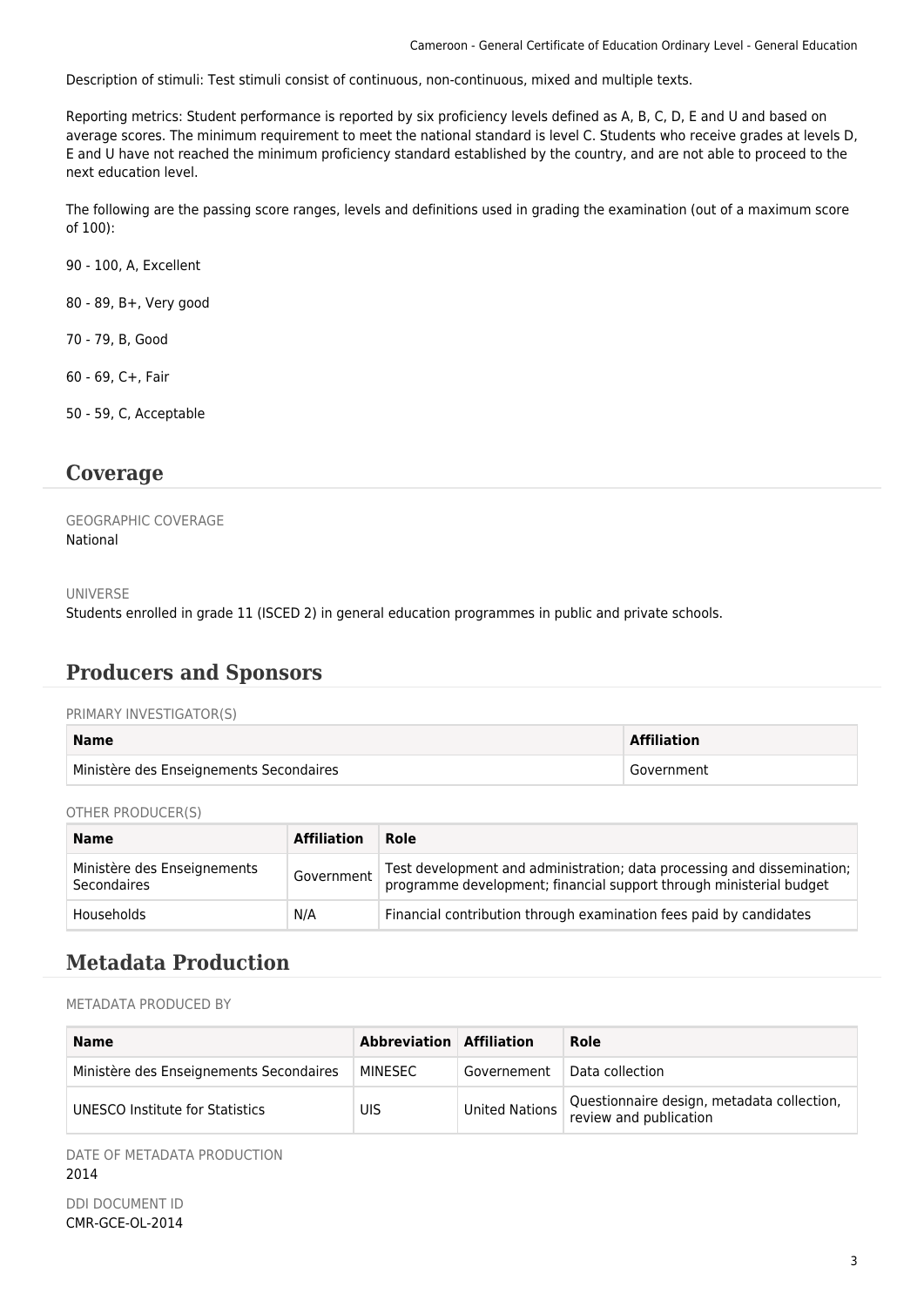# Data Collection

### **Data Collection Dates**

**Start End Cycle** 2014 2014 Every year

### **Data Collection Mode**

Face-to-face [f2f]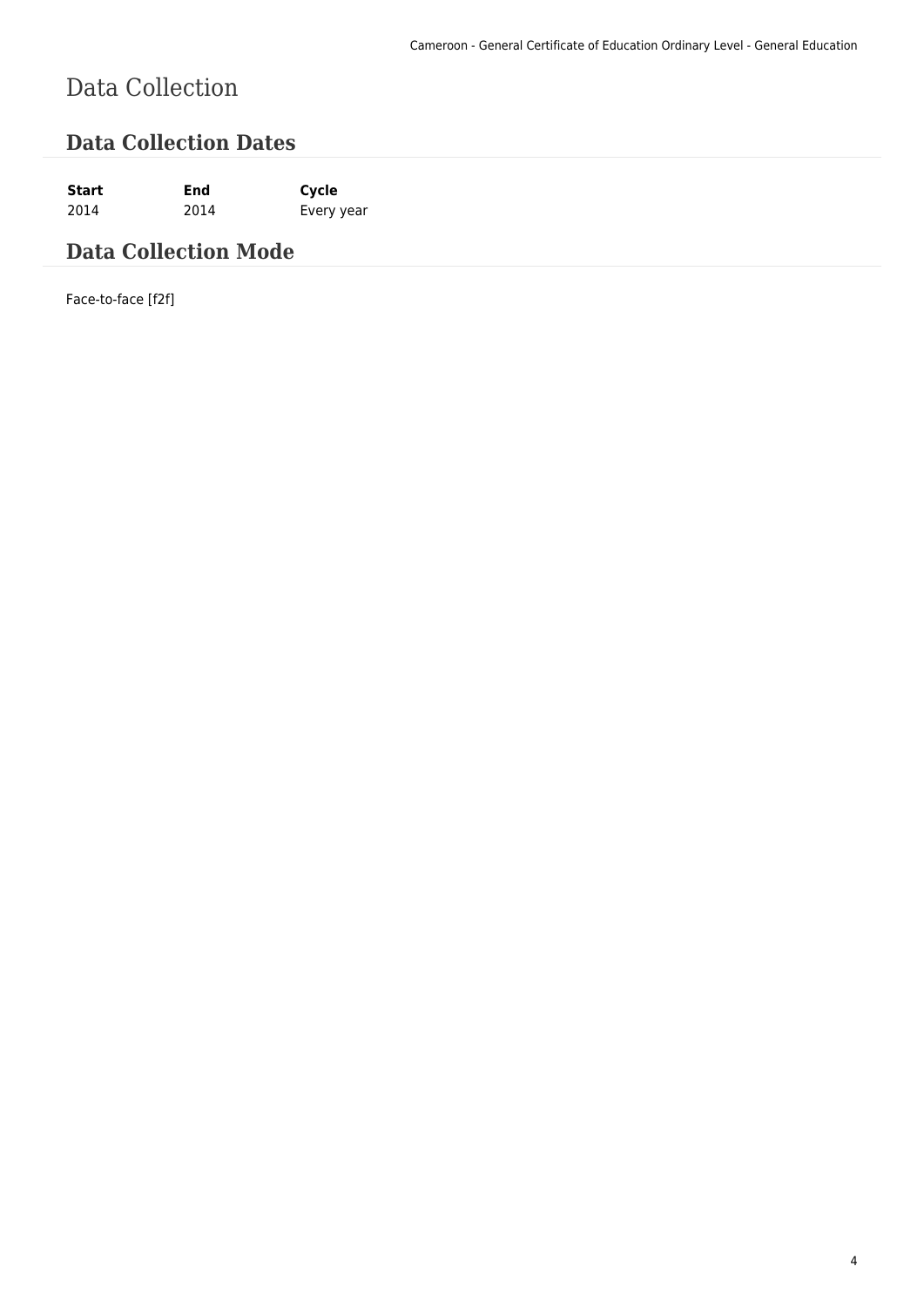## Data Processing

### **Data Editing**

Test booklets are scored and verified manually. The data editing process is performed in local examination centres.

### **Other Processing**

Data entry is performed manually. The data capture operations are performed in local examination centres.